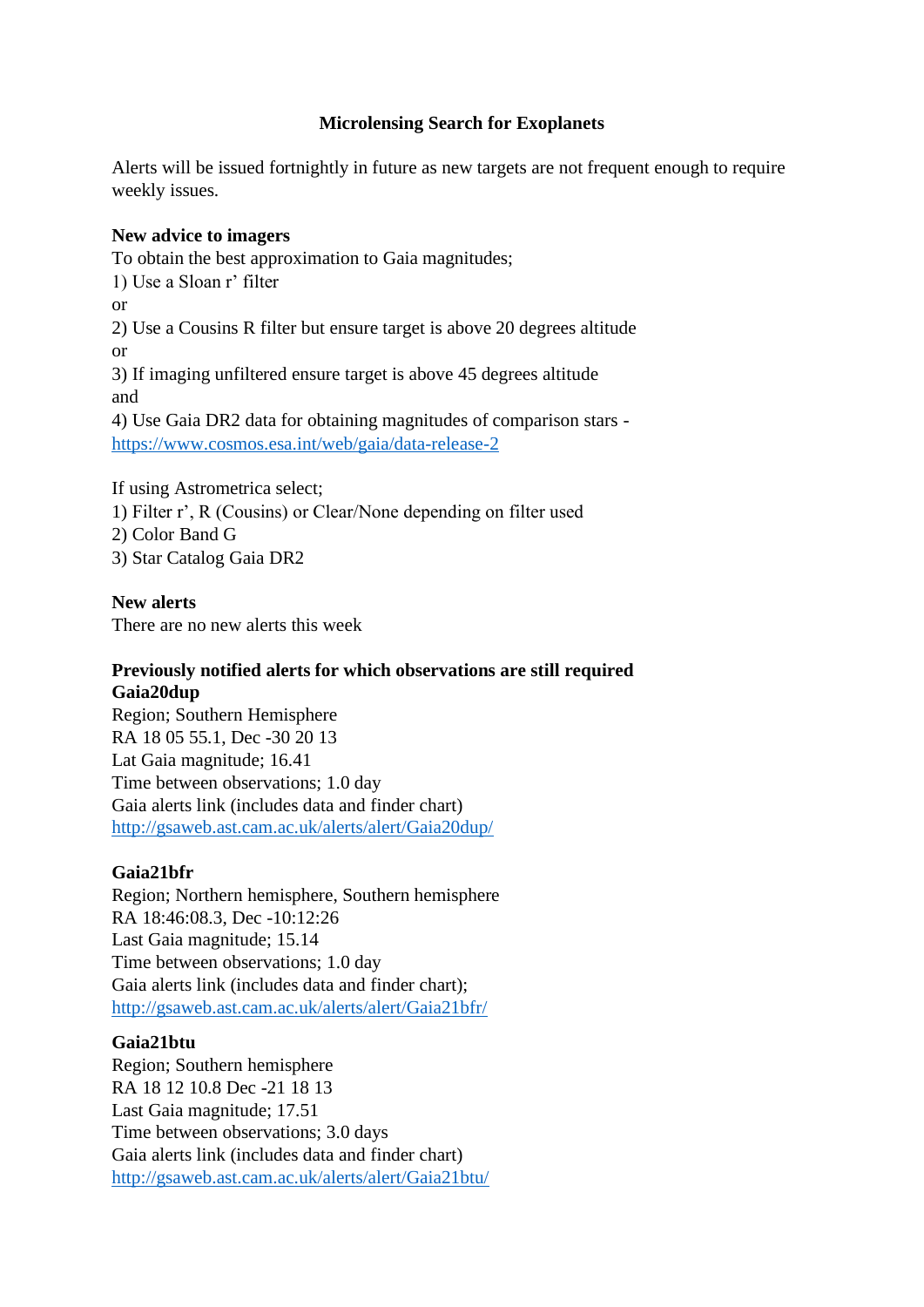## **Gaia21bvg**

Region; Southern hemisphere RA 18 31 24.1 Dec -34 12 05 Last Gaia magnitude; 15.47 Time between observations; 1.0 day Gaia alerts link (includes data and finder chart) <http://gsaweb.ast.cam.ac.uk/alerts/alert/Gaia21bvg/>

### **Gaia21cki**

Region; Northern hemisphere, Southern hemisphere RA 19 15 51.7, Dec -07 12 42 Last Gaia magnitude; 17.02 Time between observations; 2.0 days Gaia alerts link (includes data and finder chart) <http://gsaweb.ast.cam.ac.uk/alerts/alert/Gaia21cki/>

# **Gaia21ckj**

Region; Northern hemisphere, Southern Hemisphere RA 18 53 23.0, Dec; -01 14 06 Last Gaia magnitude; 17.37 Time between observations; 1.0 day Gaia alerts link (includes data and finder chart); <http://gsaweb.ast.cam.ac.uk/alerts/alert/Gaia21ckj/>

## **Gaia20dwf**

**Gaia20dft**

**Please note that this was previously incorrectly designated Gaia21dwf although the link below was correct** Region; Southern hemisphere RA 18:26:29.4, Dec -20:04:52 Last Gaia magnitude; 16.00 Time between observations; 1.0 day Gaia alerts link (includes data and finder chart); <http://gsaweb.ast.cam.ac.uk/alerts/alert/Gaia20dwf/>

# **Observations are no longer required for**; **Gaia21auw Gaia21azb Gaia21bzr**

# **Please send observations to Roger Dymock. Data required;**

Observing site Observer, name Photometric software Date and time (JD) e.g. 59403.391447 Target e.g. Gaia21bfr Filter used Magnitude Error